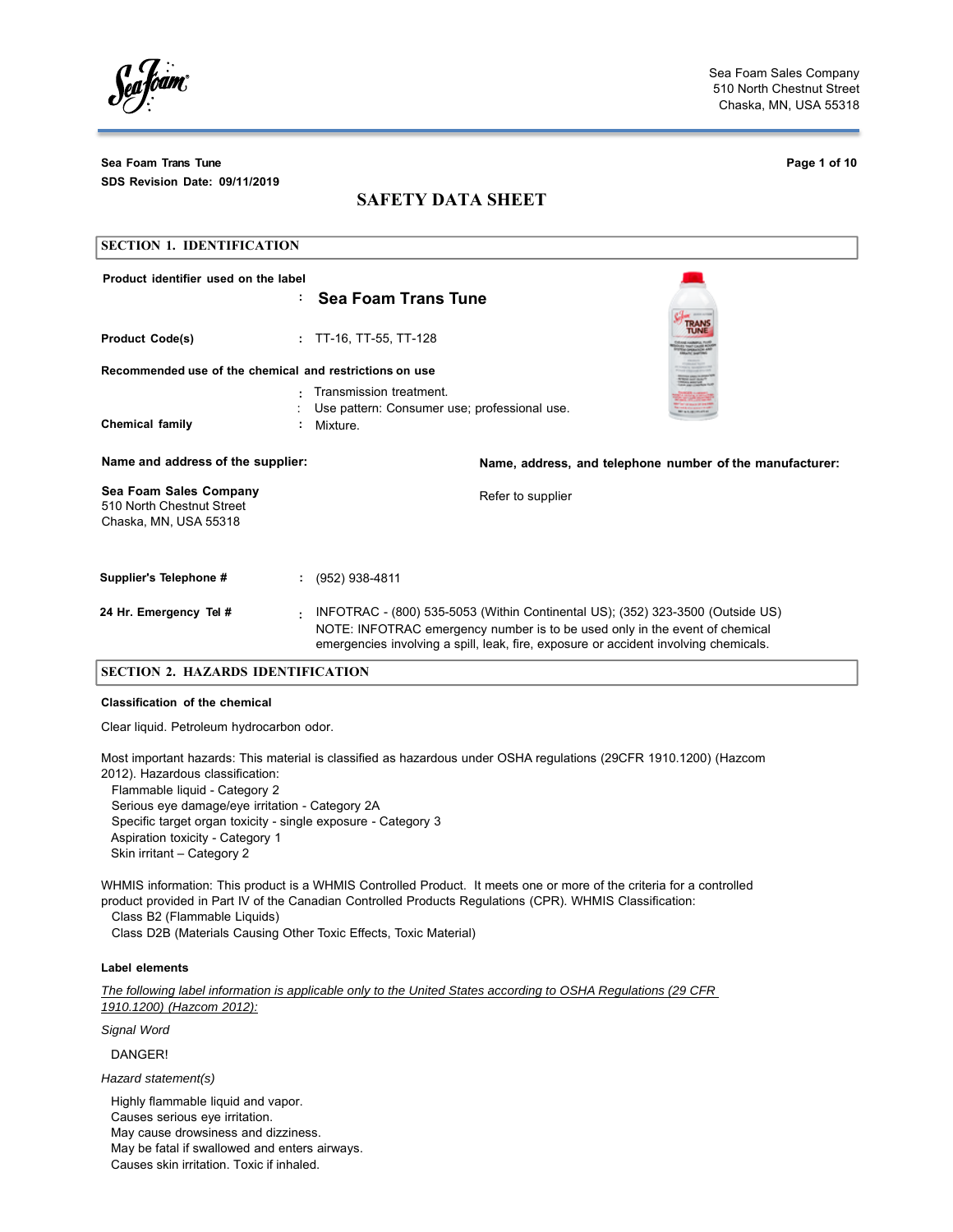## **Sea Foam Trans Tune SDS Revision Date: 09/11/2019**

**Page 2 of 10**

# **SAFETY DATA SHEET**

*Precautionary statement(s)*

Keep away from heat, hot surfaces, sparks and open flame. - No smoking. Keep container tightly closed. Ground/Bond container and receiving equipment. Use explosion-proof electrical/ventilating/lighting/equipment.

Use only non-sparking tools.

Take precautionary measures against static discharge.

Wear protective gloves/clothing and eye/face protection.

Wash hands and face thoroughly after handling.

Avoid breathing vapor or mist.

Use only outdoors or in a well-ventilated area.

IF ON SKIN (or hair): Remove/Take off immediately all contaminated clothing. Rinse skin with water/shower. In case of fire: Use water fog, dry chemical, CO2 or 'alcohol' foam for extinction.

IF IN EYES: Rinse cautiously with water for several minutes. Remove contact lenses, if present and easy to do.

Continue rinsing. If eye irritation persists, get medical advice/attention.

IF INHALED: Remove victim to fresh air and keep at rest in a position comfortable for breathing.

Call a POISON CENTER or doctor/physician if you feel unwell.

IF SWALLOWED: Immediately call a POISON CENTER or doctor/physician.

Do NOT induce vomiting.

Store in a well-ventilated place. Keep cool.

Store locked up.

Dispose of contents/container in accordance with local regulation.



*The following label information is applicable only to Canada according to the Canadian Controlled Products Regulations (CPR/WHMIS):*

Danger! Flammable liquid and vapor. Vapors may cause flash fire. Harmful or fatal if swallowed. Can enter the lungs and cause damage. Harmful if inhaled. May cause nausea, vomiting, headache and other central nervous system effects. May cause respiratory irritation. Causes eye irritation. May cause mild skin irritation.

Precautions: Use only in well-ventilated areas. Wear suitable protective equipment during handling. Avoid breathing vapors or mists. Avoid contact with skin, eyes and clothing. Keep away from heat, sparks and open flame. - No smoking. Ground all equipment during handling. Avoid contact with strong oxidizing agents. Wash thoroughly after handling. Keep containers tightly closed when not in use. Store in a cool, dry, well-ventilated area, away from heat and ignition sources.

FIRST AID: If inhaled, move to fresh air. If breathing is difficult, give oxygen by qualified medical personnel only. If breathing stopped, begin artificial respiration. Get medical attention. For skin contact, wash with soap and water while removing contaminated clothing. If irritation persists, seek prompt medical attention. For eye contact, flush with running water for at least 15 minutes. If irritation persists, seek prompt medical attention. If ingested, do not induce vomiting. If vomiting occurs spontaneously, keep head below hips to prevent aspiration of liquid into lungs. Get medical attention.

Refer To Material Safety Data Sheet for further information.

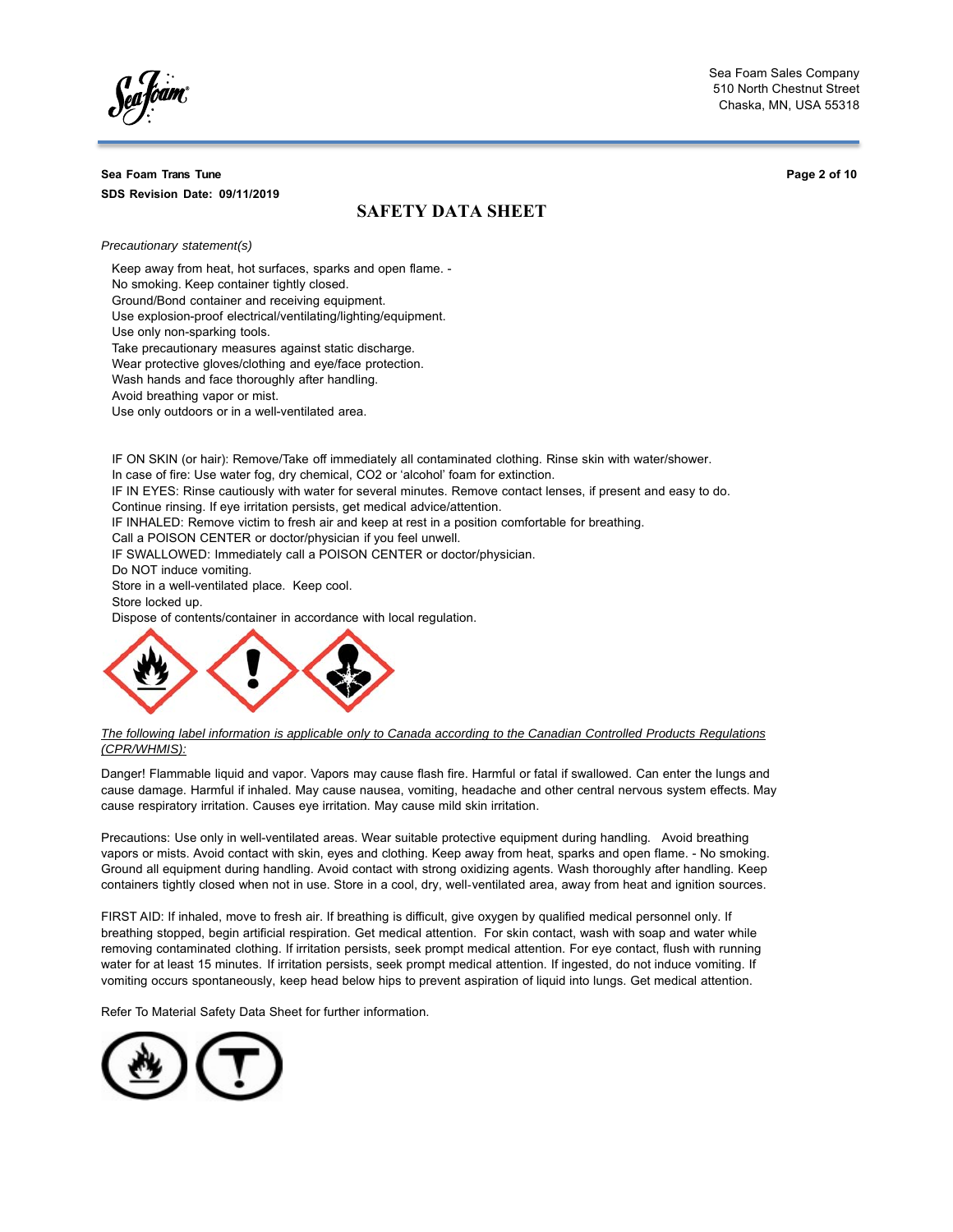fóam,

# **Sea Foam Trans Tune Page 3 of 10 SDS Revision Date: 09/11/2019**

# **SAFETY DATA SHEET**

## **Other hazards**

Other hazards which do not result in classification:

Burning produces noxious and toxic fumes. Ingestion may cause gastrointestinal irritation, nausea, vomiting and diarrhea. Prolonged skin contact may cause dermatitis (rash), characterized by red, dry, itching skin. Toxic to aquatic life with long lasting effects.

# **SECTION 3. COMPOSITION/INFORMATION ON INGREDIENTS**

| <b>Chemical name</b> | <u>CAS#</u> | Concentration |
|----------------------|-------------|---------------|
| Hydrocarbon blend*   | Blend       | $<$ 95%       |
| Isopropanol          | 67-63-0     | $< 25\%$      |

\*Note: The exact composition of the above listed chemicals are being withheld as a trade secret.

| <b>SECTION 4. FIRST-AID MEASURES</b> |                                                                                                                                                                                                                                                                                                                                                                        |  |
|--------------------------------------|------------------------------------------------------------------------------------------------------------------------------------------------------------------------------------------------------------------------------------------------------------------------------------------------------------------------------------------------------------------------|--|
| Description of first aid measures    |                                                                                                                                                                                                                                                                                                                                                                        |  |
| Ingestion                            | Seek immediate medical attention/advice. Do not induce vomiting. Never give<br>anything by mouth to an unconscious person. If vomiting occurs spontaneously, keep<br>victim's head lowered (forward) to reduce the risk of aspiration.                                                                                                                                 |  |
| Inhalation                           | Immediately remove person to fresh air. If breathing has stopped, give artificial<br>respiration. If breathing is difficult, give oxygen by qualified medical personnel only.<br>Get medical attention.                                                                                                                                                                |  |
| Skin contact                         | Immediately remove/take off all contaminated clothing. Wash exposed area<br>thoroughly with soap and water for at least 15 minutes. If irritation or symptoms<br>develop, seek medical attention.                                                                                                                                                                      |  |
| Eye contact                          | Immediately flush eyes with plenty of water for at least 15 minutes. Get medical<br>attention.                                                                                                                                                                                                                                                                         |  |
|                                      | Most important symptoms and effects, both acute and delayed                                                                                                                                                                                                                                                                                                            |  |
|                                      | Causes serious eye irritation.<br>÷.<br>Causes respiratory tract irritation.<br>May cause drowsiness and dizziness.<br>May cause damage to the nervous system through prolonged or repeated exposure.<br>Ingestion may cause gastrointestinal irritation, nausea, vomiting and diarrhea.<br>Indication of any immediate medical attention and special treatment needed |  |
|                                      | Treat symptomatically. This product is a CNS depressant.                                                                                                                                                                                                                                                                                                               |  |

## **SECTION 5. FIRE-FIGHTING MEASURES**

# **Extinguishing media**

| Suitable extinguishing media                                         |                                                                                                                                                                                                                                                                                |
|----------------------------------------------------------------------|--------------------------------------------------------------------------------------------------------------------------------------------------------------------------------------------------------------------------------------------------------------------------------|
|                                                                      | : Dry chemical, foam, carbon dioxide and water fog.                                                                                                                                                                                                                            |
| Unsuitable extinguishing media                                       |                                                                                                                                                                                                                                                                                |
|                                                                      | : Do not use a solid water stream as it may scatter and spread fire.                                                                                                                                                                                                           |
|                                                                      | Special hazards arising from the substance or mixture / Conditions of flammability                                                                                                                                                                                             |
|                                                                      | : Highly flammable liquid and vapor. May be ignited by open flame. Vapors are<br>heavier than air and collect in confined and low-lying areas. The product is insoluble<br>and floats on water. The pressure in sealed containers can increase under the<br>influence of heat. |
| Flammability classification (OSHA 29 CFR 1910.106)                   |                                                                                                                                                                                                                                                                                |
|                                                                      | : Flammable liquid - Category 2                                                                                                                                                                                                                                                |
| Explosion Data: Sensitivity to Mechanical Impact / Static Discharge: |                                                                                                                                                                                                                                                                                |
|                                                                      | : Not expected to be sensitive to mechanical impact. May be sensitive to static<br>discharge. Vapors in the flammable range may be ignited by a static discharge of                                                                                                            |

sufficient energy.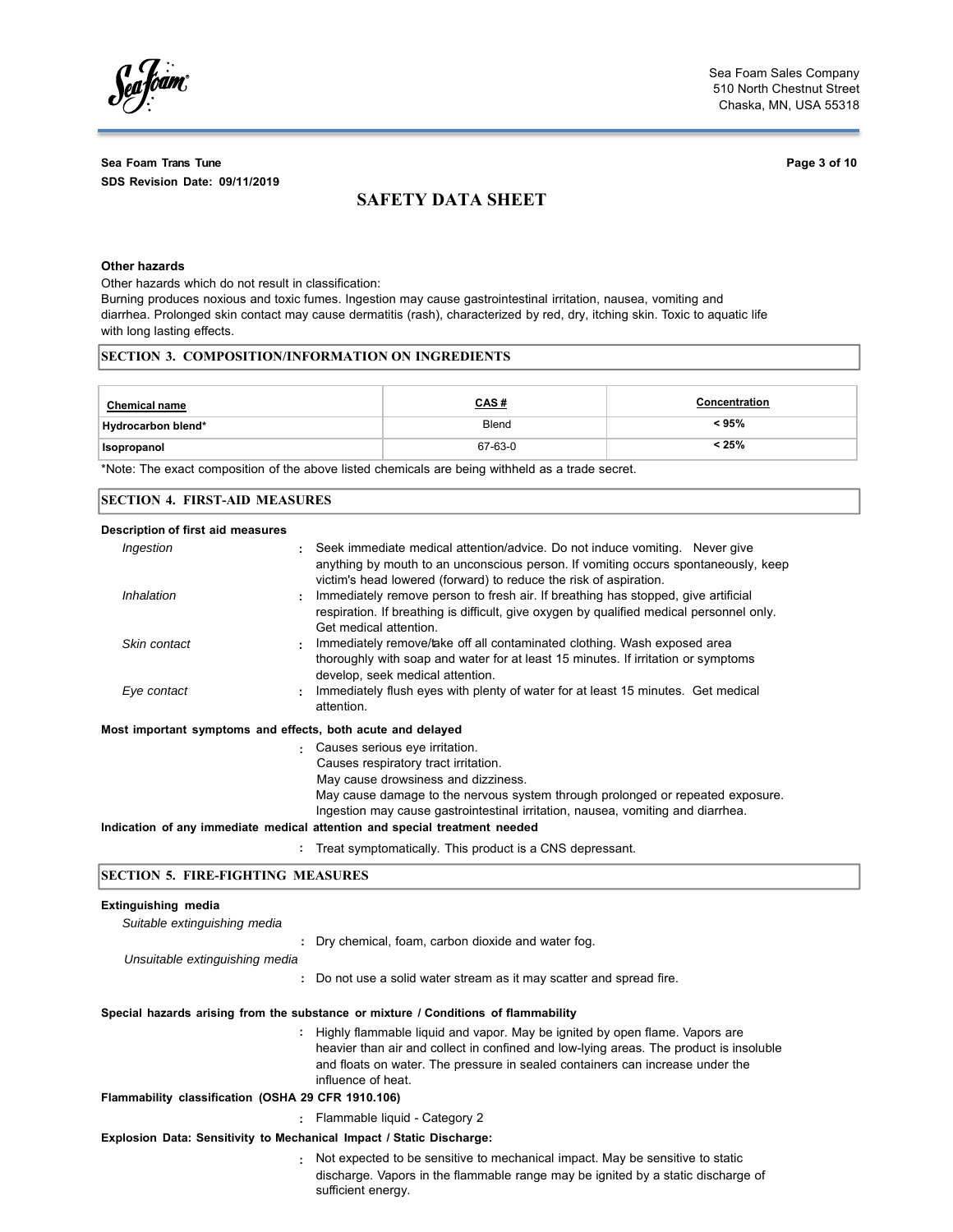Seafoam

**Sea Foam Trans Tune Page 4 of 10 SDS Revision Date: 09/11/2019**

# **SAFETY DATA SHEET**

| Hazardous combustion products                                 |                                                                                                                                                                                                                                           |
|---------------------------------------------------------------|-------------------------------------------------------------------------------------------------------------------------------------------------------------------------------------------------------------------------------------------|
|                                                               | : Carbon oxides; Nitrogen oxides (NOx); Sulphur oxides; Other unidentified organic<br>compounds; irritating fumes and smoke.                                                                                                              |
| Special protective equipment and precautions for firefighters |                                                                                                                                                                                                                                           |
| Protective equipment for fire-fighters                        |                                                                                                                                                                                                                                           |
|                                                               | : Firefighters should wear proper protective equipment and self-contained breathing<br>apparatus with full face piece, operated in positive pressure mode.                                                                                |
| Special fire-fighting procedures                              |                                                                                                                                                                                                                                           |
|                                                               | : Move containers from fire area, if safe to do so. Water spray may be useful in cooling<br>equipment exposed to heat and flame. Direct water or foam spray may cause frothing<br>which can increase the intensity and range of the fire. |
| SECTION 6. ACCIDENTAL RELEASE MEASURES                        |                                                                                                                                                                                                                                           |

## **Personal precautions, protective equipment and emergency procedures**

| <b>Environmental precautions</b><br>Methods and material for containment and cleaning up | : All persons dealing with clean-up should wear the appropriate protective equipment<br>including self-contained breathing apparatus. Keep all other personnel upwind and<br>away from the spill/release. Restrict access to area until completion of clean-up. Refer<br>to protective measures listed in sections 7 and 8.<br>: Do not allow material to contaminate ground water system. If necessary, dike well<br>ahead of the spill to prevent runoff into drains, sewers, or any natural waterway or<br>drinking supply. |
|------------------------------------------------------------------------------------------|--------------------------------------------------------------------------------------------------------------------------------------------------------------------------------------------------------------------------------------------------------------------------------------------------------------------------------------------------------------------------------------------------------------------------------------------------------------------------------------------------------------------------------|
| Special spill response procedures                                                        | : Ventilate the area. Remove all sources of ignition. Prevent further leakage or spillage if<br>safe to do so. Use only non-sparking tools. Soak up with inert absorbent material. Do<br>not use combustible absorbents, such as sawdust. Pick up and transfer to properly<br>labeled containers. Contaminated absorbent material may pose the same hazards as<br>the spilled product. Contact the proper local authorities.                                                                                                   |
|                                                                                          | : If a spill/release in excess of the EPA reportable quantity is made into the environment,<br>immediately notify the national response center in the United States (phone:<br>1-800-424-8802).<br>US CERCLA Reportable quantity (RQ): None.                                                                                                                                                                                                                                                                                   |

# **SECTION 7. HANDLING AND STORAGE**

# **Precautions for safe handling**

|                             | Obtain special instructions before use. Do not handle until all safety precautions have<br>÷.<br>been read and understood. Wear protective gloves and eye/face protection. Use only<br>in well-ventilated areas. Avoid breathing vapor or mist. Avoid contact with eyes, skin<br>and clothing. Keep away from heat, sparks and open flame. - No smoking.<br>Ground/Bond container and receiving equipment. Take precautionary measures<br>against static discharges. Use explosion-proof ventilating equipment. Keep container<br>tightly closed. Do not eat, drink or smoke when using this product. Empty containers<br>retain residue (liquid and/or vapor) and can be dangerous. Wash thoroughly after<br>handling. |
|-----------------------------|-------------------------------------------------------------------------------------------------------------------------------------------------------------------------------------------------------------------------------------------------------------------------------------------------------------------------------------------------------------------------------------------------------------------------------------------------------------------------------------------------------------------------------------------------------------------------------------------------------------------------------------------------------------------------------------------------------------------------|
| Conditions for safe storage | Store in a cool, dry, well-ventilated area. Store locked up. Storage area should be<br>clearly identified, clear of obstruction and accessible only to trained and authorized<br>personnel. No smoking. Protect from sunlight. Have appropriate fire extinguishers and<br>spill clean-up equipment in or near storage area.                                                                                                                                                                                                                                                                                                                                                                                             |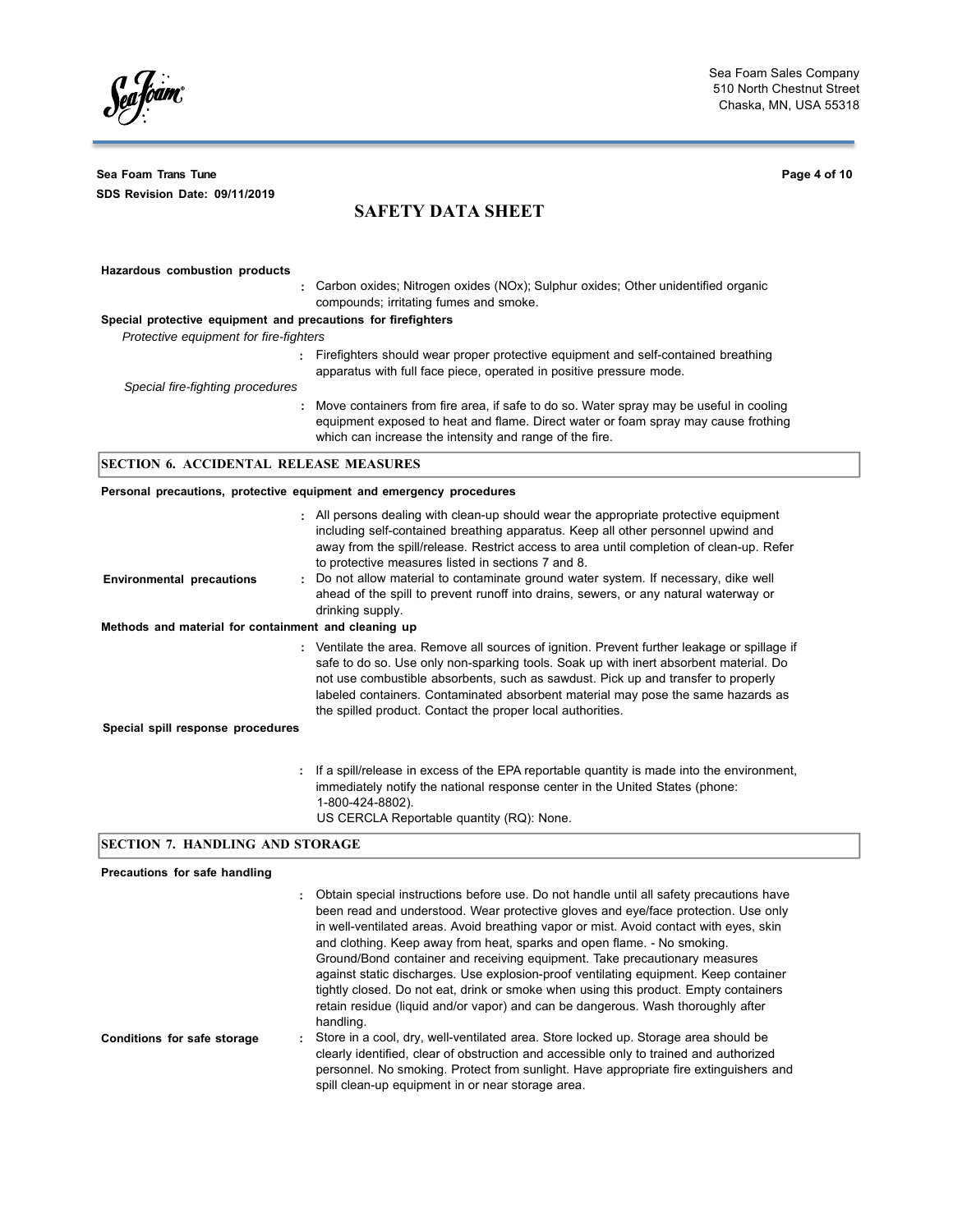Seafoam

**Sea Foam Trans Tune Page 5 of 10 SDS Revision Date: 09/11/2019**

# **SAFETY DATA SHEET**

## **SECTION 8. EXPOSURE CONTROLS / PERSONALPROTECTION**

| <b>Exposure Limits:</b>  |                                                                   |             |                                                |             |  |
|--------------------------|-------------------------------------------------------------------|-------------|------------------------------------------------|-------------|--|
| <b>Chemical Name</b>     | <b>ACGIH TLV</b>                                                  |             | <b>OSHA PEL</b>                                |             |  |
|                          | <u>TWA</u>                                                        | <u>STEL</u> | <b>PEL</b>                                     | <b>STEL</b> |  |
| <b>Hydrocarbon Blend</b> | 5 mg/m <sup>3</sup> (inhalable<br>fraction, mineral oil<br>mists) | N/Av        | $5 \text{ mg/m}^3$ (As 'Oil<br>mist, mineral') | N/Av        |  |
| Isopropanol              | $200$ ppm                                                         | 400 ppm     | 400 ppm; 980<br>mg/m <sup>3</sup>              | N/Av        |  |

### **Exposure controls**

### **Ventilation and engineering measures**

|                                | : Provide mechanical ventilation in confined spaces. Use explosion-proof equipment.                                                                                                                                                                                                                   |
|--------------------------------|-------------------------------------------------------------------------------------------------------------------------------------------------------------------------------------------------------------------------------------------------------------------------------------------------------|
| <b>Respiratory protection</b>  | : If the TLV is exceeded, a NIOSH/MSHA-approved respirator is advised.                                                                                                                                                                                                                                |
| <b>Skin protection</b>         | Impervious gloves must be worn when using this product. Advice should be sought<br>from glove suppliers. Wear long sleeved shirt and pants to minimize exposed skin.                                                                                                                                  |
| Eye / face protection          | : Chemical safety glasses with side shields or splash proof goggles. A full face shield<br>may also be necessary.                                                                                                                                                                                     |
| Other protective equipment     | Depending on conditions of use, an impervious apron should be worn. An eyewash<br>station and safety shower should be made available in the immediate working area.                                                                                                                                   |
| General hygiene considerations |                                                                                                                                                                                                                                                                                                       |
|                                | : Avoid breathing vapor or mist. Avoid contact with eyes, skin and clothing. Do not eat.<br>drink or smoke when using this product. Wash thoroughly after handling. Remove and<br>wash contaminated clothing before re-use. Handle in accordance with good industrial<br>hygiene and safety practice. |

# **SECTION 9. PHYSICAL AND CHEMICAL PROPERTIES**

| Appearance<br>Odor            | : Clear liquid.<br>: Typical odor. |
|-------------------------------|------------------------------------|
| Odor threshold                | : No information available.        |
| pН                            | : No information available.        |
| <b>Melting/Freezing point</b> | : No information available.        |

## **Initial boiling point and boiling range**

|                                                                |    | $\cdot$ 180-954°F                   |
|----------------------------------------------------------------|----|-------------------------------------|
| Flash point<br><b>Flashpoint (Method)</b>                      | ÷. | $\cdot$ 12.8°C / 55°F<br><b>TCC</b> |
| Evaporation rate (BuAe = 1)                                    |    | : Not determined.                   |
| Flammability (solid, gas)<br>Lower flammable limit (% by vol.) |    | : Not applicable.                   |
| Upper flammable limit (% by vol.)                              |    | : No information available.         |
|                                                                |    | No information available.           |
| <b>Oxidizing properties</b>                                    |    | None known.                         |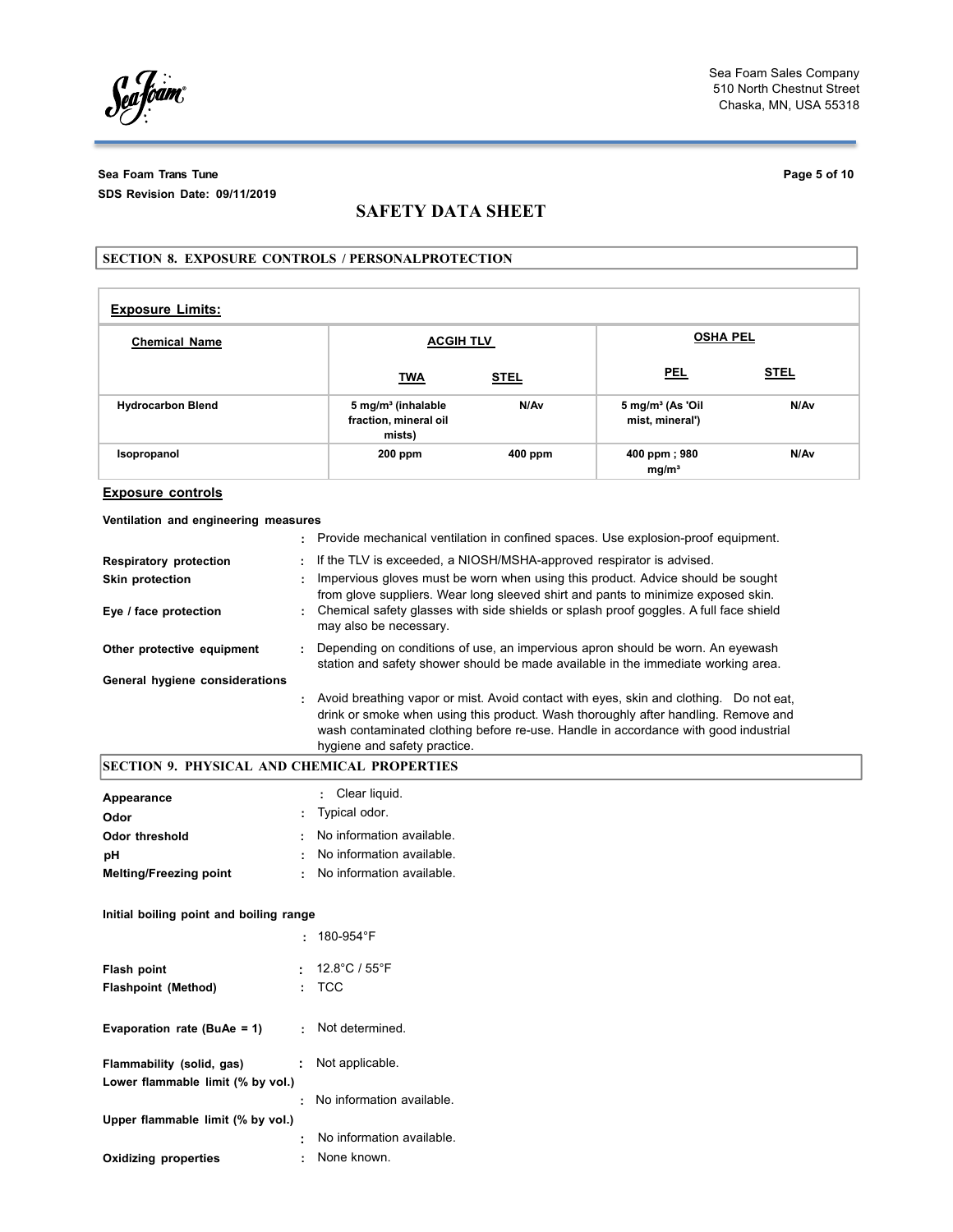Sea fóam

**Sea Foam Trans Tune Page 6 of 10 SDS Revision Date: 09/11/2019**

# **SAFETY DATA SHEET**

| <b>Explosive properties</b>         |   | $: 1.3 - 12.0$                                                                  |
|-------------------------------------|---|---------------------------------------------------------------------------------|
| Vapor pressure                      |   | No information available.                                                       |
| Vapor density                       |   | Not determined                                                                  |
| Relative density / Specific gravity |   |                                                                                 |
|                                     | ٠ | 0.819                                                                           |
| Solubility in water                 |   | Insoluble                                                                       |
| Other solubility(ies)               |   | : No information available.                                                     |
|                                     |   | Partition coefficient: n-octanol/water or Coefficient of water/oil distribution |
|                                     |   | : No information available.                                                     |
| Auto-ignition temperature           |   | : No information available.                                                     |
| Decomposition temperature           |   | : No information available.                                                     |
| <b>Viscosity</b>                    |   | No information available.                                                       |
| Volatiles (% by weight)             |   | No information available.                                                       |
| Volatile organic Compounds (VOC's)  |   |                                                                                 |
|                                     |   | : 367g/l                                                                        |
|                                     |   |                                                                                 |
| Absolute pressure of container      |   |                                                                                 |

|                                  | : Not applicable.            |
|----------------------------------|------------------------------|
| Flame projection length          | : Not applicable.            |
| Other physical/chemical comments |                              |
|                                  | : No additional information. |
|                                  |                              |

| <b>SECTION 10. STABILITY AND REACTIVITY</b> |                                                                                                                              |  |  |
|---------------------------------------------|------------------------------------------------------------------------------------------------------------------------------|--|--|
| <b>Reactivity</b>                           | : Not normally reactive.                                                                                                     |  |  |
| <b>Chemical stability</b>                   | : Stable under normal conditions.                                                                                            |  |  |
| Possibility of hazardous reactions          |                                                                                                                              |  |  |
|                                             | : Hazardous polymerisation does not occur.                                                                                   |  |  |
| Conditions to avoid                         | : Avoid heat and open flame. Do not use in areas without adequate ventilation. Avoid<br>contact with incompatible materials. |  |  |
| Incompatible materials                      | : Strong oxidizing agents; Acids; Caustics.                                                                                  |  |  |
| Hazardous decomposition products            |                                                                                                                              |  |  |
|                                             | : None known, Refer to hazardous combustion products in Section 5.                                                           |  |  |

# **SECTION 11. TOXICOLOGICAL INFORMATION**

# **Information on likely routes of exposure:**

| Routes of entry inhalation | : YES |
|----------------------------|-------|
| Routes of entry skin & eye | : YFS |
| Routes of entry Ingestion  | : YFS |

# **Routes of exposure skin absorption**

**:** YES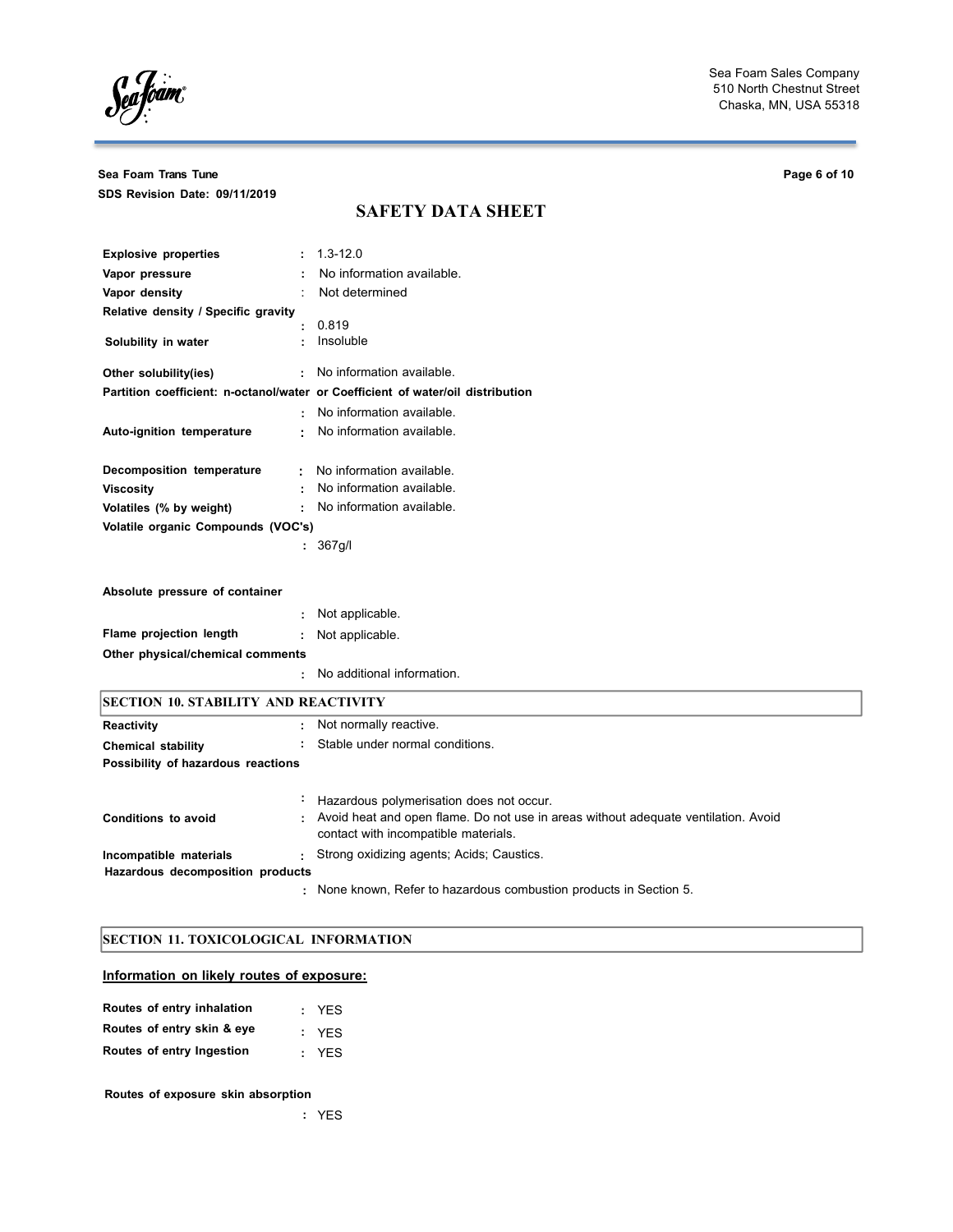Seafoam

**Sea Foam Trans Tune Page 7 of 10 SDS Revision Date: 09/11/2019**

# **SAFETY DATA SHEET**

### **Potential Health Effects:**

## **Signs and symptoms of short-term (acute) exposure**

*Sign and symptoms Inhalation*

|                                               | Inhalation of vapors can cause nasal and respiratory irritation. Exposure to high<br>vapor concentration can cause dizziness, nausea and central nervous system<br>depression. Saturated vapors can be encountered in confined spaces and/or under<br>conditions of poor ventilation.                                                                               |
|-----------------------------------------------|---------------------------------------------------------------------------------------------------------------------------------------------------------------------------------------------------------------------------------------------------------------------------------------------------------------------------------------------------------------------|
| Sign and symptoms ingestion                   | Swallowing may cause irritation, nausea and vomiting. May cause central nervous<br>system depression. May be absorbed and cause symptoms similar to those for<br>inhalation. Symptoms may include burning pain, vomiting and diarrhea. Aspiration into<br>the lungs during swallowing or subsequent vomiting may cause chemical pneumonitis,<br>which can be fatal. |
| Sign and symptoms skin                        | May cause mild skin irritation. May be absorbed and cause symptoms similar to those<br>for inhalation.                                                                                                                                                                                                                                                              |
| Sign and symptoms eyes                        | May cause moderate eye irritation.                                                                                                                                                                                                                                                                                                                                  |
| <b>Potential Chronic Health Effects</b>       | Prolonged skin contact may cause dermatitis (rash), characterized by red, dry, itching<br>skin. Prolonged overexposure to product can result in permanent central nervous<br>system changes. May cause lung inflammation and lung damage with extreme<br>exposures.                                                                                                 |
| <b>Mutagenicity</b>                           | Not expected to be mutagenic in humans.                                                                                                                                                                                                                                                                                                                             |
| Carcinogenicity                               | No components are listed as carcinogens by ACGIH, IARC, OSHA or NTP.                                                                                                                                                                                                                                                                                                |
| Reproductive effects & Teratogenicity         |                                                                                                                                                                                                                                                                                                                                                                     |
|                                               | Not expected to have other reproductive effects.                                                                                                                                                                                                                                                                                                                    |
| Sensitization to material                     | Not expected to be a skin or respiratory sensitizer.                                                                                                                                                                                                                                                                                                                |
| Specific target organ effects                 | Eyes, skin, respiratory system, digestive system, central nervous system. The<br>substance or mixture is classified as specific target organ toxicant, single exposure,<br>category 3 with narcotic effects. The substance or mixture is not classified as specific<br>target organ toxicant, repeated exposure.                                                    |
| <b>Irritancy</b>                              | Moderate eye irritant. Irritating to respiratory system. Mild skin irritant.                                                                                                                                                                                                                                                                                        |
| Medical conditions aggravated by overexposure |                                                                                                                                                                                                                                                                                                                                                                     |
|                                               | None known or reported by the manufacturer.                                                                                                                                                                                                                                                                                                                         |
| Synergistic materials                         | None known or reported by the manufacturer.                                                                                                                                                                                                                                                                                                                         |
| Toxicological data                            | The calculated ATE values for this mixture are:<br>ATE oral = $23,600$ mg/kg<br>ATE dermal = $8343$ mg/kg<br>ATE inhalation (mists) = 65.7 mg/L/4H                                                                                                                                                                                                                  |

## See below for individual ingredient acute toxicity data.

|                          | $LC_{50}(4hr)$ | $LD_{50}$    |                  |
|--------------------------|----------------|--------------|------------------|
| Chemical name            | inh, rat       | (Oral, rat)  | (Rabbit, dermal) |
| <b>Hydrocarbon Blend</b> | N/Av           | >15000 mg/kg | >5000 mg/kg      |
| Isopropanol              | 17000 ppm      | 4720 mg/kg   | 12890 mg/kg      |

**Other important toxicologica**l **hazards**

**:** None known or reported by the manufacturer.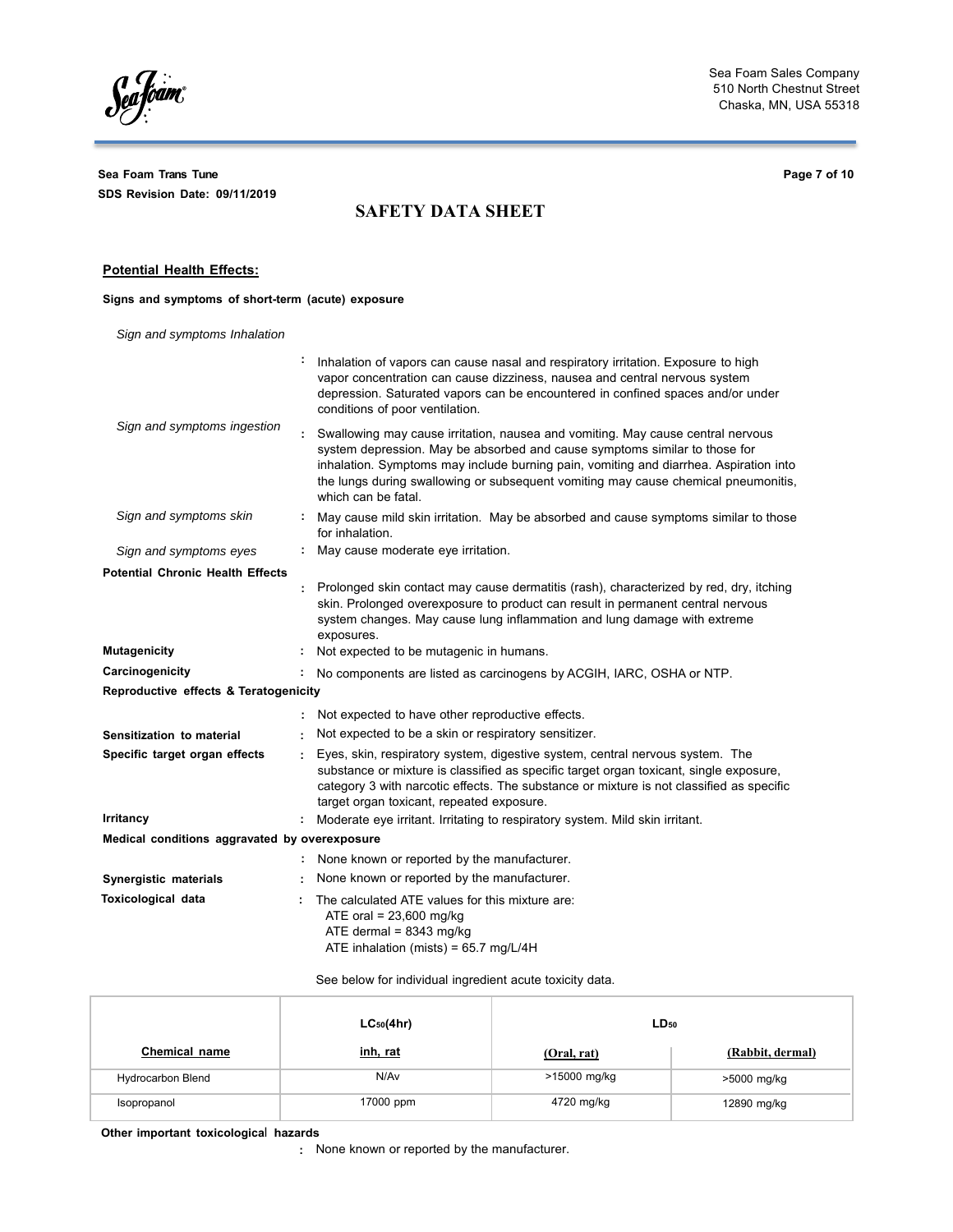Sea fóam

**Sea Foam Trans Tune Page 8 of 10 SDS Revision Date: 09/11/2019**

# **SAFETY DATA SHEET**

| <b>SECTION 12. ECOLOGICAL INFORMATION</b>  |    |                                                                                                                          |
|--------------------------------------------|----|--------------------------------------------------------------------------------------------------------------------------|
| <b>Ecotoxicity</b>                         | ٠. | No data is available on the product itself.                                                                              |
| Persistence and degradability:             |    | The product itself has not been tested. Contains: Isopropanol. Isopropanol is<br>considered to be readily biodegradable. |
| <b>Bioaccumulation potential</b>           |    | The product itself has not been tested.                                                                                  |
| Mobility in soil                           |    | The product itself has not been tested.                                                                                  |
| <b>Other Adverse Environmental effects</b> |    |                                                                                                                          |
|                                            |    | None known.                                                                                                              |

# **SECTION 13. DISPOSAL CONSIDERATIONS**

| <b>Handling for Disposal</b> | : Handle in accordance with good industrial hygiene and safety practice. Refer to<br>protective measures listed in sections 7 and 8. Empty containers retain residue (liquid<br>and/or vapor) and can be dangerous. Do not cut, weld, drill or grind on or near this<br>container.                                                                                                             |
|------------------------------|------------------------------------------------------------------------------------------------------------------------------------------------------------------------------------------------------------------------------------------------------------------------------------------------------------------------------------------------------------------------------------------------|
| <b>Methods of Disposal</b>   | Dispose of in accordance with federal, provincial and local hazardous waste laws.<br>Contact your local, state or federal environmental agency for specific rules. For<br>assistance with your waste management needs, contact EMCO's Waste Services<br>Division at (262) 658-4000.                                                                                                            |
| <b>RCRA</b>                  | If this product, as supplied, becomes a waste in the United States, it may meet the<br>criteria of a hazardous waste as defined under RCRA. Title 40 CFR 261. It is the<br>responsibility of the waste generator to determine the proper waste identification and<br>disposal method. For disposal of unused or waste material, check with local, state and<br>federal environmental agencies. |

| Regulatory<br>Information                      | <b>UN Number</b>                                                                                                                                                                                                    | UN proper shipping name                                                   | <b>Transport</b><br>hazard<br>class(es) | Packing<br>Group | Label |  |  |
|------------------------------------------------|---------------------------------------------------------------------------------------------------------------------------------------------------------------------------------------------------------------------|---------------------------------------------------------------------------|-----------------------------------------|------------------|-------|--|--|
| <b>TDG</b>                                     | <b>UN1993</b>                                                                                                                                                                                                       | FLAMMABLE LIQUID, N.O.S. (Contains Petroleum Distillates;<br>Isopropanol) | 3                                       | $\mathbf{I}$     |       |  |  |
| <b>TDG</b><br><b>Additional</b><br>information | ERG #128<br>The listed transportation information applies only to ground transport and does not address regulatory variations due<br>to changes in package size, mode of shipment, or other regulatory descriptors. |                                                                           |                                         |                  |       |  |  |
|                                                |                                                                                                                                                                                                                     |                                                                           |                                         |                  |       |  |  |
| 49CFR/DOT                                      | UN1993                                                                                                                                                                                                              | FLAMMABLE LIQUID, N.O.S. (Contains Petroleum Distillates;<br>Isopropanol) | 3                                       | Ш                |       |  |  |

| Special precautions for user                                             | ÷ | Appropriate advice on safety must accompany the package. Keep away from heat,<br>sparks and open flame. - No smoking.                              |
|--------------------------------------------------------------------------|---|----------------------------------------------------------------------------------------------------------------------------------------------------|
| Environmental hazards                                                    |   | : This mixture meets the criteria for an environmentally hazardous material according to<br>the IMDG Code. See ECOLOGICAL INFORMATION. Section 12. |
| Transport in bulk according to Annex II of MARPOL 73/78 and the IBC Code |   |                                                                                                                                                    |
|                                                                          |   | : This information is not available.                                                                                                               |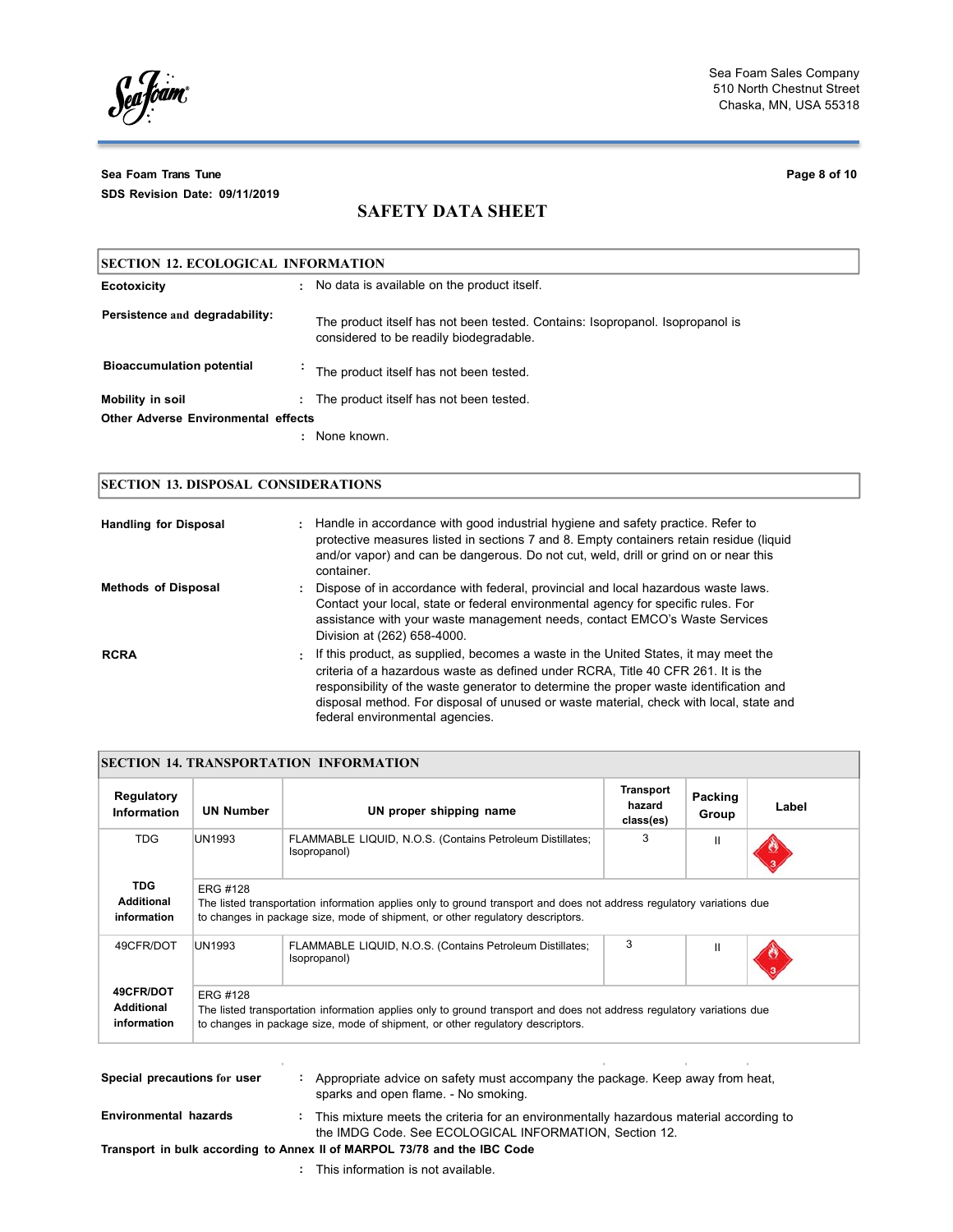**Sea Foam Trans Tune Page 9 of 10 SDS Revision Date: 09/11/2019**

# **SAFETY DATA SHEET**

## **SECTION 15. REGULATORY INFORMATION**

# **US Federal Information:**

TSCA: All listed ingredients appear on the Toxic Substances Control Act (TSCA) inventory.

US CERCLA Reportable quantity (RQ): None.

SARA TITLE III: Sec. 302, Extremely Hazardous Substances, 40 CFR 355: No Extremely Hazardous Substances are present in this material.

SARA TITLE III: Sec. 311 and 312, MSDS Requirements, 40 CFR 370 Hazard Classes: Fire Hazard; Immediate (Acute) health hazard; Chronic Health Hazard. Under SARA Sections 311 and 312, the EPA has established threshold quantities for the reporting of hazardous chemicals. The current thresholds are 500 pounds for the threshold planning quantity (TPQ), whichever is lower, for extremely hazardous substances and 10,000 pounds for all other hazardous chemicals.

SARA TITLE III: Sec. 313, Toxic Chemicals Notification, 40 CFR 372: This product may be subject to SARA notification requirements, since it contains Toxic Chemical constituents above their de minimus concentrations. This product contains: Isopropanol.

## **US State Right to Know Laws:**

California Proposition 65: To the best of our knowledge, this product does not contain any chemicals known to the State of California to cause cancer or reproductive harm.

Other U.S. State "Right to Know" Lists: The following chemicals are specifically listed by individual States: Isopropanol (MA, MN, NJ, CA, PA, RI)

### **Canadian Information:**

Canadian Environmental Protection Act (CEPA) information: All ingredients listed appear on the Domestic Substances List (DSL).

WHMIS information: Refer to Section 2 for a WHMIS Classification for this product. This product has been classified according to the hazard criteria of the CPR and the MSDS contains all of the **information required by the CPR.**

## **International Information:**

European EINECs information: All ingredients listed appear on the European EINECs inventory.

# **SECTION 16. OTHER INFORMATION**

| Legend | : ACGIH: American Conference of Governmental Industrial Hygienists<br>ATE: Acute Toxicity Estimate<br><b>CAS: Chemical Abstract Services</b><br>IARC: International Agency for Research on Cancer<br>Inh: Inhalation<br>N/Ap: Not Applicable<br>N/Av: Not Available<br>NIOSH: National Institute of Occupational Safety and Health<br>OSHA: Occupational Safety and Health Administration<br>PEL: Permissible exposure limit<br>RTECS: Registry of Toxic Effects of Chemical Substances<br>STEL: Short Term Exposure Limit<br>TDG: Canadian Transportation of Dangerous Goods Act & Regulations<br>TLV: Threshold Limit Values<br>TWA: Time Weighted Average<br><b>TSCA: Toxic Substance Control</b><br>Act |
|--------|-------------------------------------------------------------------------------------------------------------------------------------------------------------------------------------------------------------------------------------------------------------------------------------------------------------------------------------------------------------------------------------------------------------------------------------------------------------------------------------------------------------------------------------------------------------------------------------------------------------------------------------------------------------------------------------------------------------|
|        | WHMIS: Workplace Hazardous Materials Identification System                                                                                                                                                                                                                                                                                                                                                                                                                                                                                                                                                                                                                                                  |